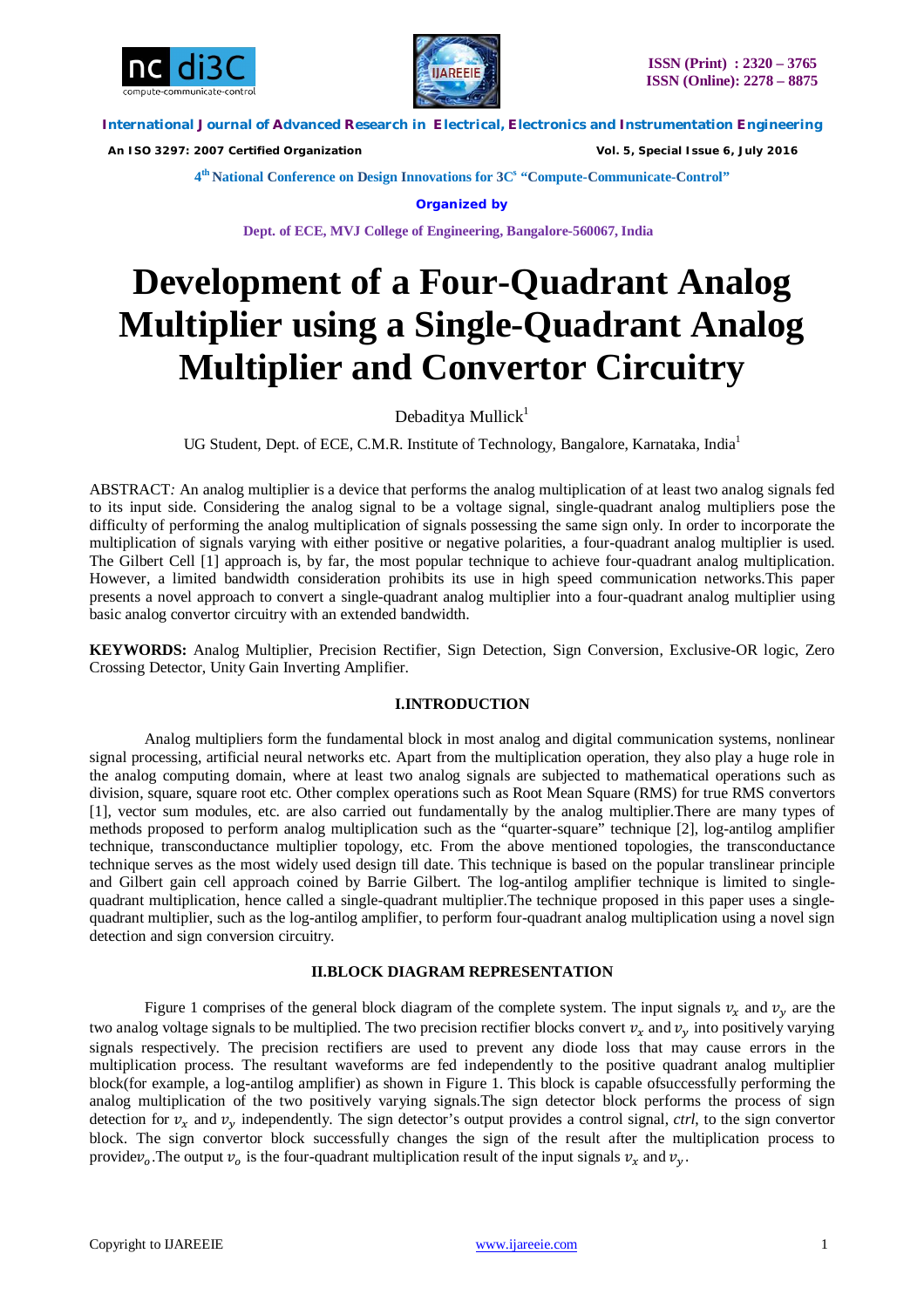



#### **International Journal of Advanced Research in Electrical, Electronics and Instrumentation Engineering**

 *An ISO 3297: 2007 Certified Organization Vol. 5, Special Issue 6, July 2016*

## **4 th National Conference on Design Innovations for 3C s "Compute-Communicate-Control"**

#### **Organized by**





Fig.1:General Block Diagram of the proposed Four-Quadrant Analog Multiplier

## **III.SIGN DETECTOR CIRCUITRY BLOCK**

Figure 2 depicts the sign detector circuitry block, which consists of two zero crossing detectors (ZCDs). The ZCDs are used to determine the sign change of the varying analog signals,  $v_x$  and $v_y$ , respectively. If operational amplifier based ZCDs are used, then the outputs of the ZCDs are the saturated supply voltages applied to the operational amplifier. Depending on the polarities of  $v_x$  and $v_y$ , the ZCD provides the sign detection as a positive or negative supply voltage transition. As in Figure 2, the outputs of the respective ZCDs are the inputs for the Complementary Metal Oxide Semiconductor (CMOS) Exclusive-OR (EXOR) gate. The CMOS EXOR gate performs the function of comparing the signs of both  $v_r$  and  $v_y$ , to provide the output signal *ctrl*. As seen in Figure 1, *ctrl* from the sign detector circuitry along with the output of the positive quadrant analog multiplier block,  $v_o$ 'serve as inputs to the sign convertor circuitry.



Figure 2: Block Diagram of the Sign Detector Circuitry

## **IV.SIGN CONVERTORCIRCUITRY BLOCK**

The sign convertor circuitry block, as seen in Figure 3, performs the sign conversion of the result from the positive quadrant analog multiplier block based on the control signal, *ctrl* received from the sign detection circuitry block. The *ctrl*signal is used as a control signal for the analog demultiplexer and multiplexer blocks. As seen in Figure 3, the *ctrl* signal decides whether to allow the multiplied signal, ݒ *′* for the inversion process or if the signal is to be passed without inversion. The analog demultiplexer, based on the *ctrl*control signal passes the signal for inversion through the unity gain inverting amplifier (UGIA) block. It is also observed that the same control signal, *ctrl*also selects between the two linesthe analog multiplexer. Finally, the analog multiplexer provides the desired output, $v<sub>o</sub>$ , which is the four-quadrant analog multiplication of the signals  $v_x$  and  $v_y$ .